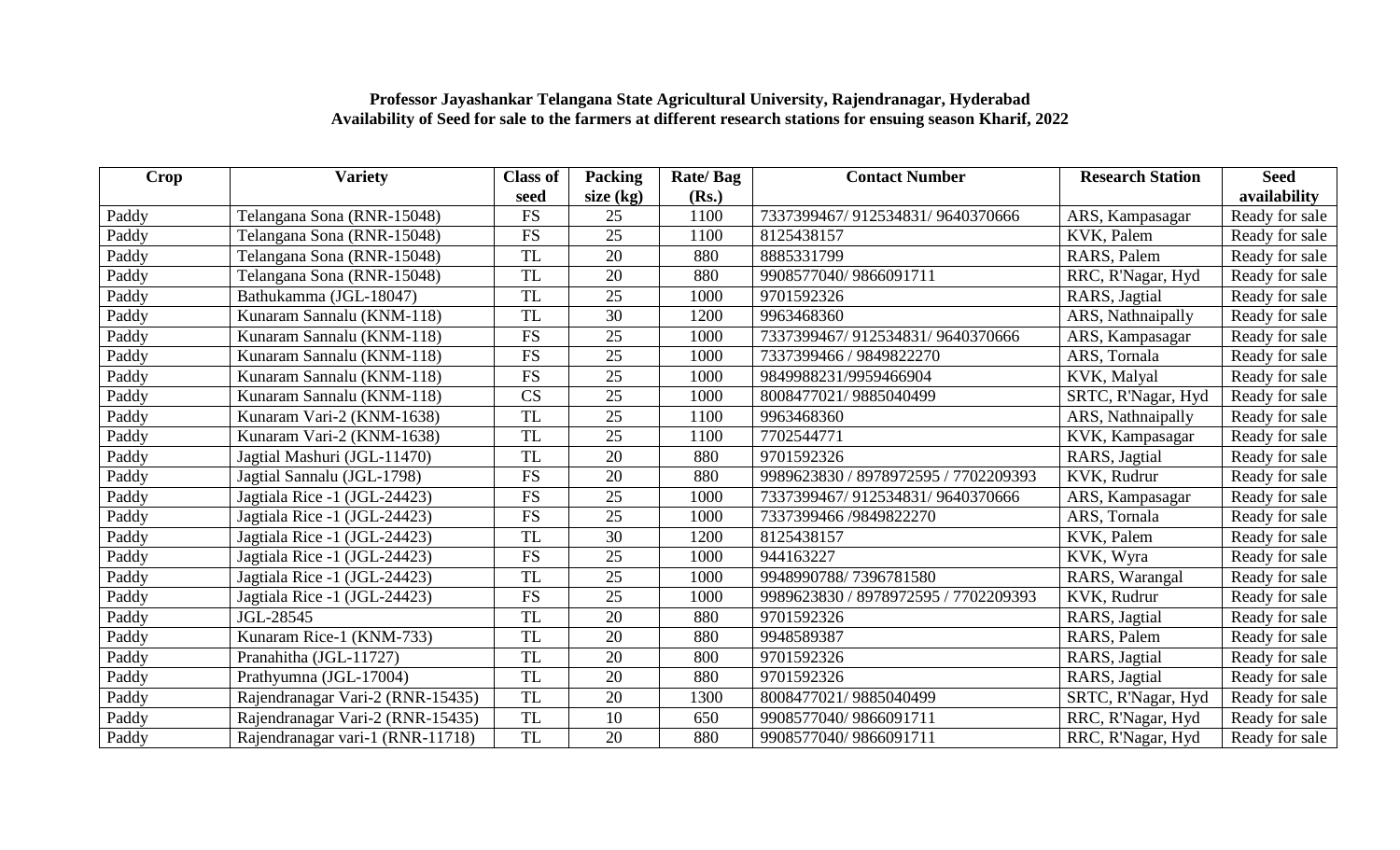| <b>Crop</b>  | <b>Variety</b>               | <b>Class of</b>      | Packing         | Rate/Bag | <b>Contact Number</b>           | <b>Research Station</b> | <b>Seed</b>    |
|--------------|------------------------------|----------------------|-----------------|----------|---------------------------------|-------------------------|----------------|
|              |                              | seed                 | size $(kg)$     | (Rs.)    |                                 |                         | availability   |
| Paddy        | Siddhi (WGL-44)              | <b>FS</b>            | 25              | 1100     | 7337399466 / 9849822270         | ARS, Tornala            | Ready for sale |
| Paddy        | Siddhi (WGL-44)              | <b>FS</b>            | 25              | 1100     | 9849988231/9959466904           | KVK, Malyal             | Last week of   |
|              |                              |                      |                 |          |                                 |                         | May, 2022      |
| Paddy        | Siddhi (WGL-44)              | $\mathop{\text{FS}}$ | 25              | 1100     | 9948990788/7396781580           | RARS, Warangal          | Ready for sale |
| Paddy        | Sugandha Samba (RNR-2465)    | <b>TL</b>            | 20              | 880      | 9908577040/9866091711           | RRC, R'Nagar, Hyd       | Ready for sale |
| Paddy        | Warangal Rice-1 (WGL-915)    | <b>FS</b>            | 25              | 1000     | 9948990788/7396781580           | RARS, Warangal          | Ready for sale |
| Paddy        | Warangal Rice-1 (WGL-915)    | <b>TL</b>            | $\overline{25}$ | 1000     | 9948990788/7396781580           | RARS, Warangal          | Ready for sale |
| Paddy        | Warangal Sannalu (WGL-32100) | $\mathop{\text{FS}}$ | 25              | 1100     | 9948990788/7396781580           | RARS, Warangal          | Ready for sale |
| Paddy        | Warangal Vari-2 (WGL-962)    | <b>FS</b>            | $\overline{25}$ | 1100     | 9948990788/7396781580           | RARS, Warangal          | Ready for sale |
| Paddy        | Warangal Vari-2 (WGL-962)    | <b>TL</b>            | 25              | 1100     | 9948990788/7396781580           | RARS, Warangal          | Ready for sale |
| Paddy        | <b>BPT-5204</b>              | <b>FS</b>            | $\overline{25}$ | 1100     | 7702544771                      | KVK, Kampasagar         | Ready for sale |
| Paddy        | <b>BPT-5204</b>              | <b>FS</b>            | 25              | 1100     | 7337399467/912534831/9640370666 | ARS, Kampasagar         | Ready for sale |
| Paddy        | <b>BPT-5204</b>              | <b>FS</b>            | $\overline{25}$ | 1100     | 944163227                       | KVK, Wyra               | Ready for sale |
| Paddy        | <b>BPT-5204</b>              | <b>FS</b>            | 20              | 880      | 8008477021/9885040499           | SRTC, R'Nagar, Hyd      | Ready for sale |
| Paddy        | <b>MTU-1010</b>              | <b>FS</b>            | 25              | 1000     | 8008477021/9885040499           | SRTC, R'Nagar, Hyd      | Ready for sale |
| Paddy        | <b>MTU-1010</b>              | <b>FS</b>            | $\overline{25}$ | 1000     | 7337399467/912534831/9640370666 | ARS, Kampasagar         | Ready for sale |
| Paddy        | MTU-1061                     | <b>FS</b>            | $\overline{25}$ | 1100     | 9441632227                      | KVK, Wyra               | Ready for sale |
|              |                              |                      |                 |          |                                 |                         |                |
| Maize        | BPCH-6                       | <b>TL</b>            | 2               | 800      | 8008572006 / 8008404874         | MRC, R'Nagar, Hyd       | Ready for sale |
| Maize        | DHM-117                      | <b>TL</b>            | $\overline{4}$  | 800      | 8464943732 / 9849508604         | ARS, Karimnagar         | Ready for sale |
| Maize        | DHM-117                      | <b>TL</b>            | $\overline{4}$  | 800      | 8008572006 / 8008404874         | MRC, R'Nagar, Hyd       | Ready for sale |
| Maize        | <b>DHM-121</b>               | <b>TL</b>            | $\overline{4}$  | 800      | 8008572006 / 8008404874         | MRC, R'Nagar, Hyd       | Ready for sale |
| Maize        | Karimnagar makka             | <b>TL</b>            | $\overline{4}$  | 800      | 8464943732 / 9849508604         | ARS, Karimnagar         | Ready for sale |
| Maize        | Karimnagar makka-1           | <b>TL</b>            | $\overline{4}$  | 800      | 8464943732 / 9849508604         | ARS, Karimnagar         | Ready for sale |
| Maize        | Madhuri                      | <b>TL</b>            | $\overline{2}$  | 800      | 8464943732 / 9849508604         | ARS, Karimnagar         | Ready for sale |
| Maize        | Madhuri                      | <b>TL</b>            | 0.5             | 200      | 8008572006 / 8008404874         | MRC, R'Nagar, Hyd       | Ready for sale |
|              |                              |                      |                 |          |                                 |                         |                |
| Rabi Sorghum | Tandur Jonna-1 (SVT-68)      | <b>TL</b>            | $\overline{4}$  | 300      | 9963344989                      | ARS, Tandur             | Ready for sale |
| Sorghum      | Palamuru Jonna (CSV-31)      | <b>TL</b>            | 3               | 225      | 8978229445                      | RARS, Palem             | Ready for sale |
| Sorghum      | Telangana Jonna-1 (CSV-41)   | <b>TL</b>            | $\mathfrak{Z}$  | 225      | 8978229445                      | RARS, Palem             | Ready for sale |
| Sorghum      | Palem Jonna-1 (PSV-512)      | TL                   | $\overline{3}$  | 225      | 8978229445                      | RARS, Palem             | Ready for sale |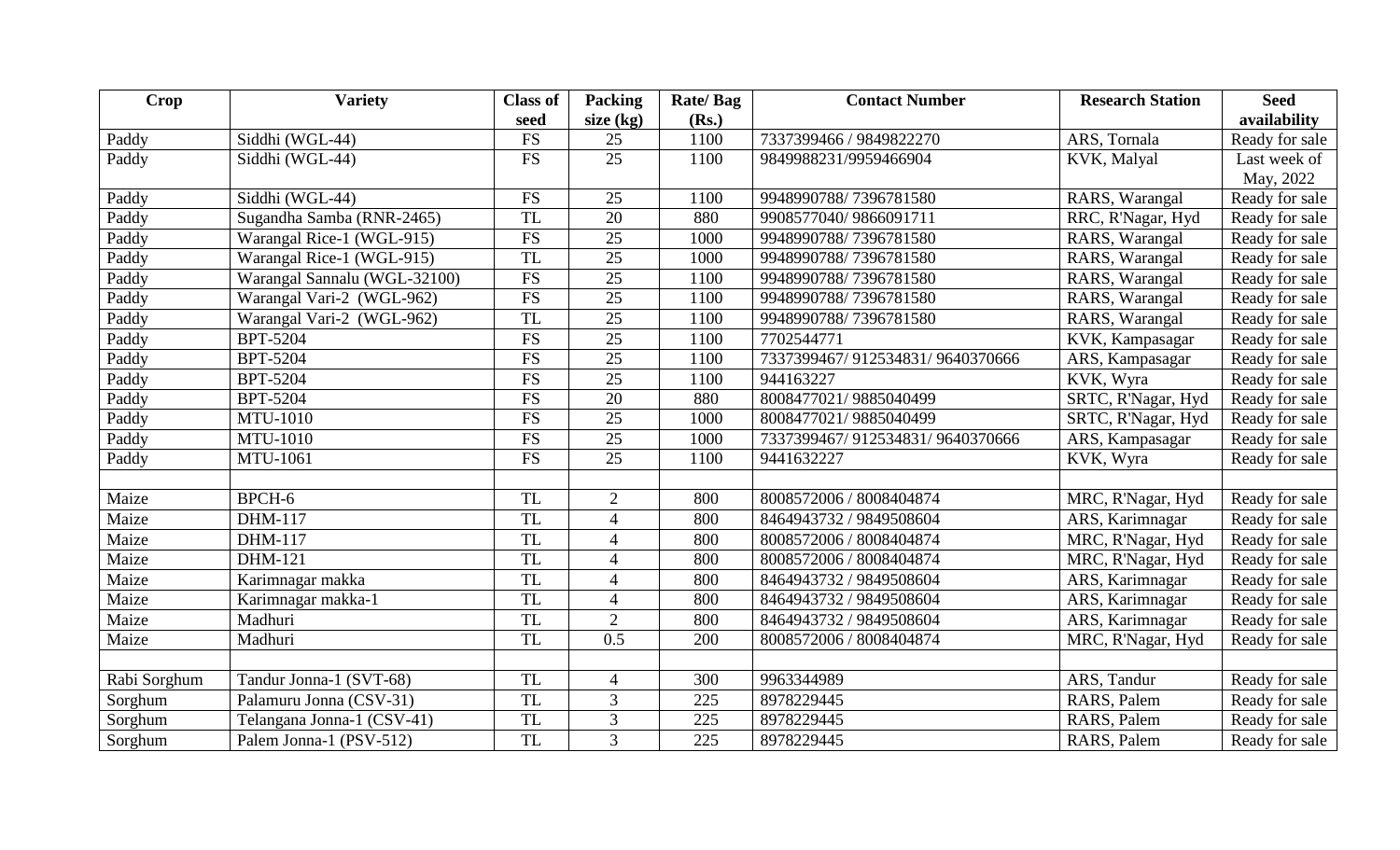| Crop      | <b>Variety</b>                | <b>Class of</b><br>seed | Packing<br>size $(kg)$ | Rate/Bag<br>(Rs.) | <b>Contact Number</b>                | <b>Research Station</b> | <b>Seed</b><br>availability |
|-----------|-------------------------------|-------------------------|------------------------|-------------------|--------------------------------------|-------------------------|-----------------------------|
| Sorghum   | Palem Pachha Jonna-1 (PYPS-2) | <b>TL</b>               | $\overline{3}$         | 360               | 8978229445                           | RARS, Palem             | Ready for sale              |
|           |                               |                         |                        |                   |                                      |                         |                             |
| Blackgram | PU-31                         | <b>FS</b>               | 6                      | 780               | 9989524287                           | ARS, Madhira            | Ready for sale              |
| Blackgram | PU-31                         | <b>FS</b>               | 6                      | 780               | 8125438157                           | KVK, Palem              | Ready for sale              |
|           |                               |                         |                        |                   |                                      |                         |                             |
| Greengram | <b>MGG-295</b>                | <b>FS</b>               | 6                      | 660               | 9989524287                           | ARS, Madhira            | Ready for sale              |
| Greengram | <b>MGG-347</b>                | <b>TL</b>               |                        | 110               | 9849988231/9959466904                | KVK, Malyal             | Ready for sale              |
| Greengram | Yadadri (WGG-42)              | <b>TL</b>               | 6                      | 660               | 9848117445 / 9849508604              | ARS, Karimnagar         | Ready for sale              |
| Greengram | Yadadri (WGG-42)              | <b>TL</b>               | 6                      | 660               | 7337399466 / 9849822270              | ARS, Tornala            | Ready for sale              |
| Greengram | Yadadri (WGG-42)              | ${\rm FS}$              | 6                      | 660               | 8125438157                           | KVK, Palem              | Ready for sale              |
| Greengram | Yadadri (WGG-42)              | <b>FS</b>               | 6                      | 660               | 9948976575                           | RARS, Warangal          | Ready for sale              |
|           |                               |                         |                        |                   |                                      |                         |                             |
| Redgram   | Asha (ICPL-87119)             | <b>TL</b>               | $\overline{4}$         | 520               | 9490004656                           | ARS, Tandur             | Ready for sale              |
| Redgram   | Hanuma (TDRG-4)               | <b>TL</b>               | $\overline{4}$         | 520               | 7337399462                           | ARS, Mudhole            | Ready for sale              |
| Redgram   | Hanuma (TDRG-4)               | CS                      | $\overline{4}$         | 520               | 9490004656                           | ARS, Tandur             | Ready for sale              |
| Redgram   | Telangana kandi-1 (WRGE-93)   | <b>FS</b>               | 3                      | 390               | 9948976575                           | RARS, Warangal          | Ready for sale              |
| Redgram   | Telangana Kandi-3 (TDRG-59)   | <b>TL</b>               | $\overline{4}$         | 520               | 9490004656                           | ARS, Tandur             | Ready for sale              |
| Redgram   | Tlangana kandi-2 (WRGE-121)   | ${\rm FS}$              | 3                      | 390               | 9948976575                           | RARS, Warangal          | Ready for sale              |
| Redgram   | Ujwala (PRG-176)              | <b>TL</b>               | 3                      | 390               | 8885331799                           | RARS, Palem             | Ready for sale              |
| Redgram   | Warangal Kandi-1 (WRGE-97)    | <b>TL</b>               | 3                      | 390               | 9505507995/9849508604                | ARS, Karimnagar         | Ready for sale              |
| Redgram   | Warangal Kandi-1 (WRGE-97)    | <b>TL</b>               | $\overline{4}$         | 520               | 7337399462                           | ARS, Mudhole            | Ready for sale              |
| Redgram   | Warangal Kandi-1 (WRGE-97)    | ${\rm FS}$              | 3                      | 390               | 7337399466 /9849822270               | ARS, Tornala            | Ready for sale              |
| Redgram   | Warangal Kandi-1 (WRGE-97)    | <b>TL</b>               | 3                      | 390               | 7337399466 /9849822270               | ARS, Tornala            | Ready for sale              |
| Redgram   | Warangal Kandi-1 (WRGE-97)    | <b>TL</b>               |                        | 130               | 9849988231/9959466904                | KVK, Malyal             | Ready for sale              |
| Redgram   | Warangal Kandi-1 (WRGE-97)    | ${\rm FS}$              | $\overline{4}$         | 520               | 9989623830 / 8978972595 / 7702209393 | KVK, Rudrur             | Ready for sale              |
| Redgram   | Warangal Kandi-1 (WRGE-97)    | ${\rm FS}$              | 3                      | 390               | 9948976575                           | RARS, Warangal          | Ready for sale              |
| Redgram   | Warangal Kandi-1 (WRGE-97)    | $\overline{\text{FS}}$  | $\overline{3}$         | 390               | 8125438157                           | KVK, Palem              | Ready for sale              |
| Redgram   | <b>WRG-65</b>                 | <b>TL</b>               | 3                      | 390               | 9505507995/9849508604                | ARS, Karimnagar         | Ready for sale              |
| Redgram   | <b>WRG-65</b>                 | <b>FS</b>               | $\overline{4}$         | 520               | 9989623830 / 8978972595 / 7702209393 | KVK, Rudrur             | Ready for sale              |
|           |                               |                         |                        |                   |                                      |                         |                             |
| Safflower | ISF-764                       | CS                      | $\overline{4}$         | 400               | 9849626312                           | ARS, Tandur             | Ready for sale              |